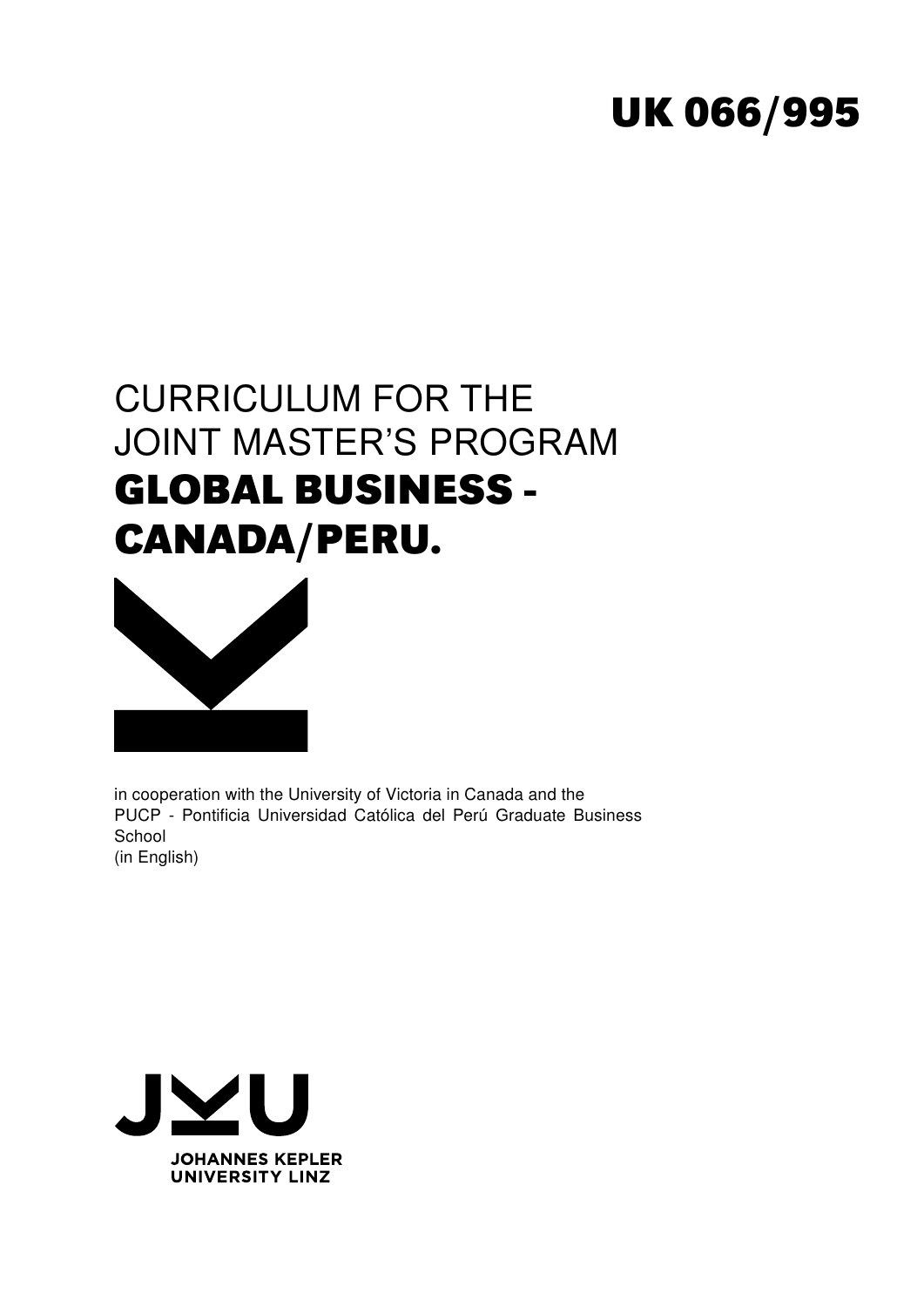## **Contents**

| § 11 Legal Validity in the contract of the contract of the contract of the contract of the contract of the contract of the set of the contract of the contract of the contract of the contract of the contract of the contract |  |
|--------------------------------------------------------------------------------------------------------------------------------------------------------------------------------------------------------------------------------|--|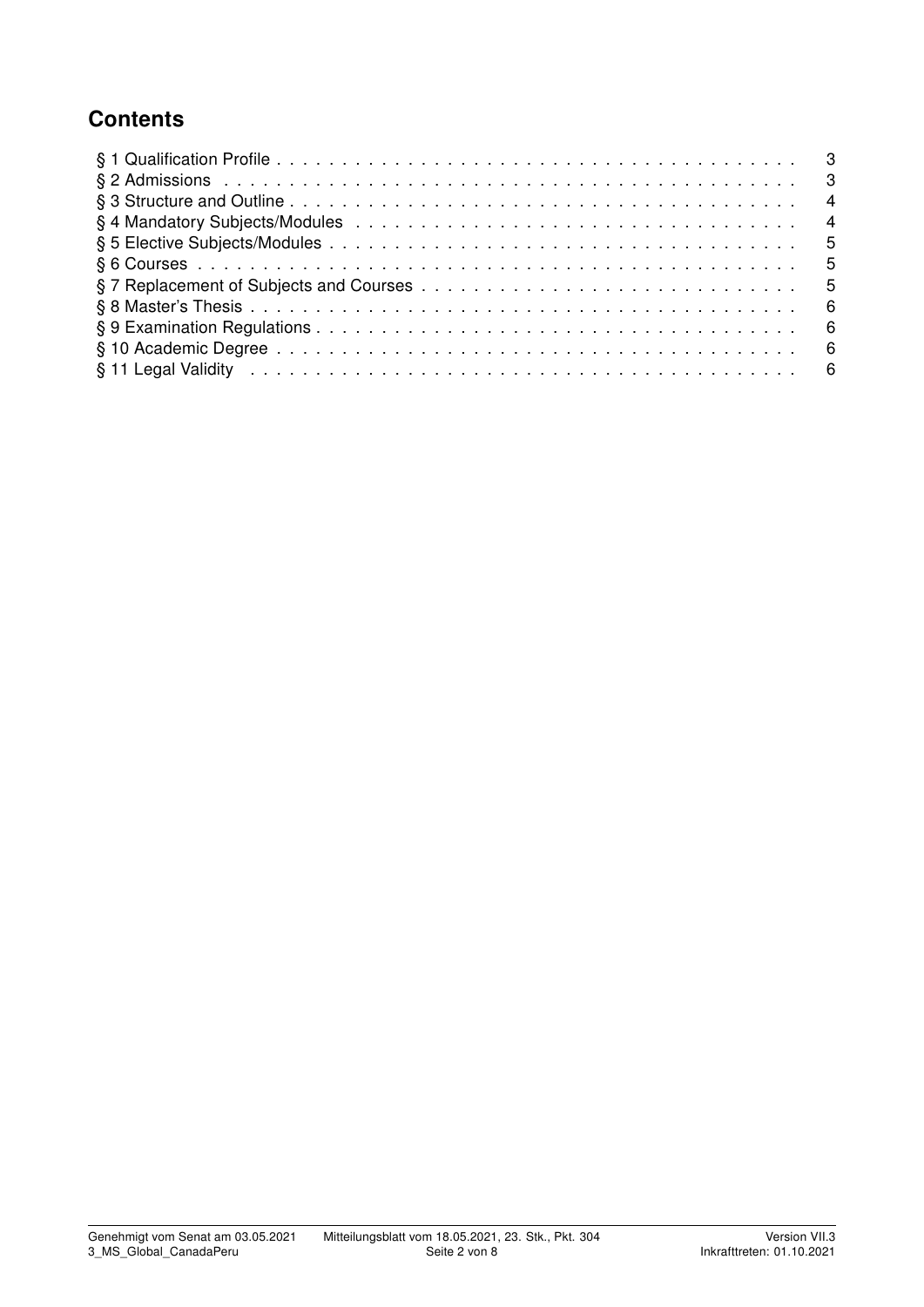## § 1 Qualification Profile

(1) The Joint Master's Program "Global Business" is offered by the Johannes Kepler University Linz in cooperation with the University of Victoria in Canada and the PUCP - Pontificia Universidad Católica del Perú Graduate Business School in Peru and aims to prepare students to pursue careers at an international level. The program has been designed to develop the following skills:

- 1. Profound academic education in key management areas
- 2. Development of a global mindset
- 3. Development of intercultural and language competences
- 4. Enhancement of personal and social skills

(2) In addition, it targets students who predominantly strive for a cross-cultural educational program in an international/global setting. It offers a unique experience by providing the opportunity to study for around nine months in a culturally diverse cohort in the three different countries at the partner universities. This distinctive design of the program requires selecting students, which are capable of intensive multinational teamwork in cooperation with companies and institutions.

#### § 2 Admissions

(1) In accordance with § 54 para. 1 UG, the Joint Master's Program "Global Business" is a degree program in social and economic sciences.

(2) The Joint Master's Program "Global Business" is taught in English.

(3) Admission to the Joint Master's Program "Global Business" requires admission to all partner universities participating in the joint study program.

(4) The Joint Master's Program "Global Business" requires the completion of a Bachelor's or Diploma degree and builds on the Bachelor's program in "Business & Economics" offered at the Johannes Kepler University Linz. The successful completion of this study program provides the requirements for admission to the master's degree program at the Johannes Kepler University of Linz.

(5) Applicants from other study programs at universities, universities of applied sciences or other national or international post-secondary educational institutions require that the completed course of study is equivalent to the Bachelor's degree in "Business & Economics" in content and scope.

Full equivalence is given in any case if at minimum 30 ECTS in business and economic science as well as an English skill level equivalent to C1 (based on CEFR standard) can be proved.

(6) Since places in the study program are limited due to its joint implementation in cooperation with the partner universities, a special admission procedure is implemented. Based on an agreement between the universities involved and as part of the aptitude assessment procedure, applicants have to submit a completed application form, a letter of motivation, a CV and all certificates and transcripts of recognized post-secondary educational institutions. Furthermore, applicants have to submit evidence of English language skills acquired so far.

Applicants who appear suitable for admission to the master's program based on the documents submitted in accordance with para. 5 may be invited to an oral interview in English. During the interview, the motivation and the qualification of the applicant have to be verified and the suitability of the applicant for the Joint Master's Program "Global Business" will be confirmed.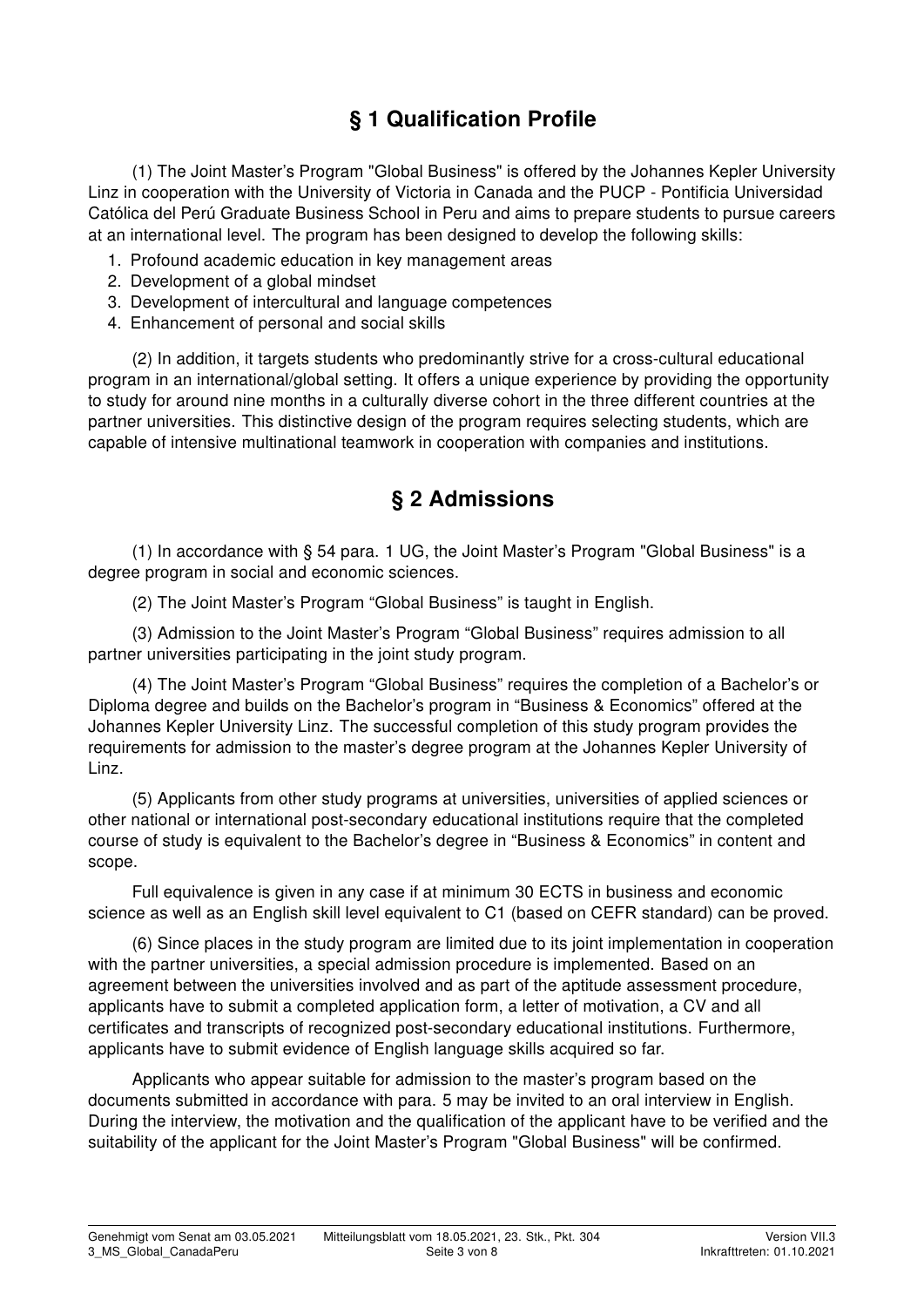### § 3 Structure and Outline

(1) The Joint Master's Program "Global Business" covers four semesters and consists of 120 ECTS credits, which are distributed among the following subjects/modules:

| <b>Subject</b>                                  | <b>ECTS</b> |
|-------------------------------------------------|-------------|
| Mandatory subjects                              | 96          |
| Master's Thesis (incl. Master's Thesis Seminar) | 24          |
| Total                                           | 120         |

(2) The Joint Master's Program "Global Business" is structured in a national period and a nine-month international mobility period at all three partner universities.

(3) The recommended course of study is shown in Annex 1. This recommendation is based on a full-time program. Due to the academic requirements and the mandatory study abroad period, the degree program cannot be reasonably completed alongside a job or for those who have family care responsibilities.

(4) Equivalency of courses of students from the partnering university shall be recognized in accordance with Annex 2.

### § 4 Mandatory Subjects/Modules

(1) Within the Joint Master's Program "Global Business", the following mandatory subjects must be completed:

| Code      | <b>Name</b>                                 | <b>ECTS</b>       |
|-----------|---------------------------------------------|-------------------|
| 995GEMC19 | <b>General Management Competence</b>        | 30                |
| 995LASE19 | Language Skills English                     | 6                 |
| 973MIMR19 | Methods in Management Research              | 6                 |
| 995GBFU19 | <b>Global Business Fundamentals</b>         | 10                |
| 995GBDE19 | <b>Global Business Development</b>          | 7                 |
| 995GBCO19 | <b>Global Business Consulting</b>           | $\overline{7}$    |
| 995GBIC19 | <b>Global Business in Context</b>           | $12 \overline{ }$ |
| 995GLC119 | Global Leadership and Cultural Intelligence | 9                 |
| 995LAS219 | Language Skills II                          | 9                 |

(2) In the subject "General Management Competence" 5 modules are to be selected from the following list:

| Code         | <b>Name</b>                        | <b>ECTS</b> |
|--------------|------------------------------------|-------------|
| 973GMCPSMG19 | <b>Strategic Management</b>        | 6           |
| 973GMCPMAR19 | Marketing                          | 6           |
| 973GMCPORG19 | Organization                       | 6           |
| 973GMCPHRC19 | Human Resource & Change Management | 6           |
| 973GMCPMAC19 | <b>Managerial Accounting</b>       | 6           |

continue next page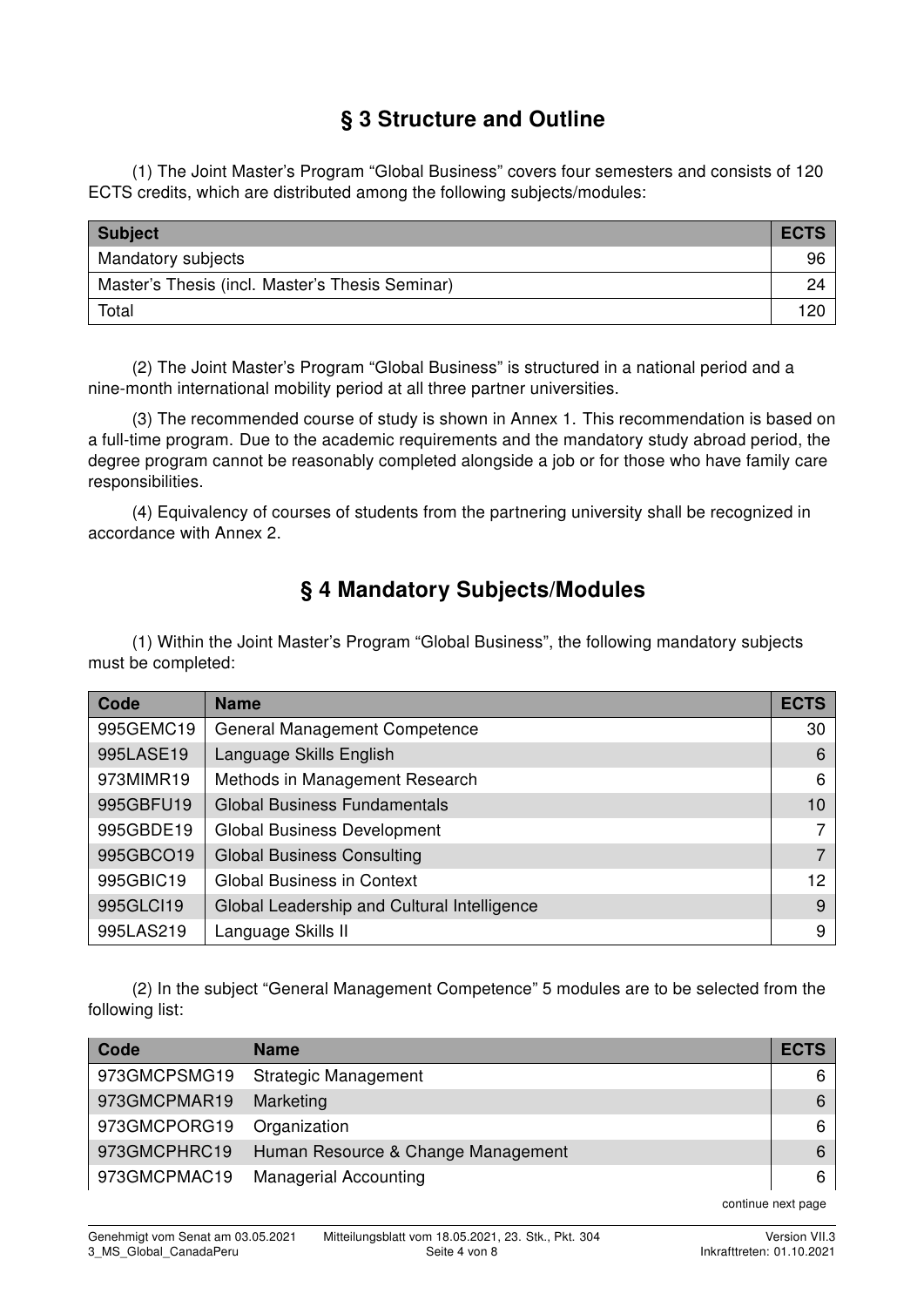continuation

| Code         | <b>Name</b>                                       | <b>ECTS</b> |
|--------------|---------------------------------------------------|-------------|
| 973GMCPFAC19 | <b>Financial Accounting</b>                       |             |
| 973GMCPCFI19 | Corporate Finance                                 |             |
| 973ISIC19    | Interpersonal Skills and Intercultural Competence |             |

(3) In the subject "Language Skills II", a non-native language must be chosen from the following list.

| Code      | <b>Name</b>                      | <b>ECTS</b> |
|-----------|----------------------------------|-------------|
| 995SPAB19 | Language Skills Spanish Basic    |             |
| 995GERM19 | Language Skills German           | 9           |
| 995SPAA19 | Language Skills Spanish Advanced | 9           |

#### § 5 Elective Subjects/Modules

There are no electives in the Joint Master's Program "Global Business" due to the consecutive completion of subjects at the three different locations.

#### § 6 Courses

(1) The names and the types of all courses, as well as their ECTS points, their duration in hours per week, their codes, their registration requirements, and their admission procedures (in case of limited availability of places) are described in the study handbook of JKU (studienhandbuch.jku.at).

(2) The possible types of courses as well as the examination regulations are described in §§ 13 and 14 of the JKU statute (Section "Studienrecht").

(3) According to § 22 para. 6 of the JKU statute (Section "Studienrecht"), the courses and examinations to be taken at the partner institutions shall be governed by the law of their institution.

#### § 7 Replacement of Subjects and Courses

Subjects/modules according to § 4 as well as courses according to § 6 para. 1 may be replaced to a total extent of 18 ECTS points by other study specific subjects and courses upon student's request, provided that the purpose of academic professional preparatory training is not affected and the choice of the proposed subjects and courses seems reasonable with regard to the defined aims in the qualification profile, the academic context as well as to the addition to the professional preparatory training. The application of replacing subjects and courses has to be filed by the Vice Rector of Academic Affairs.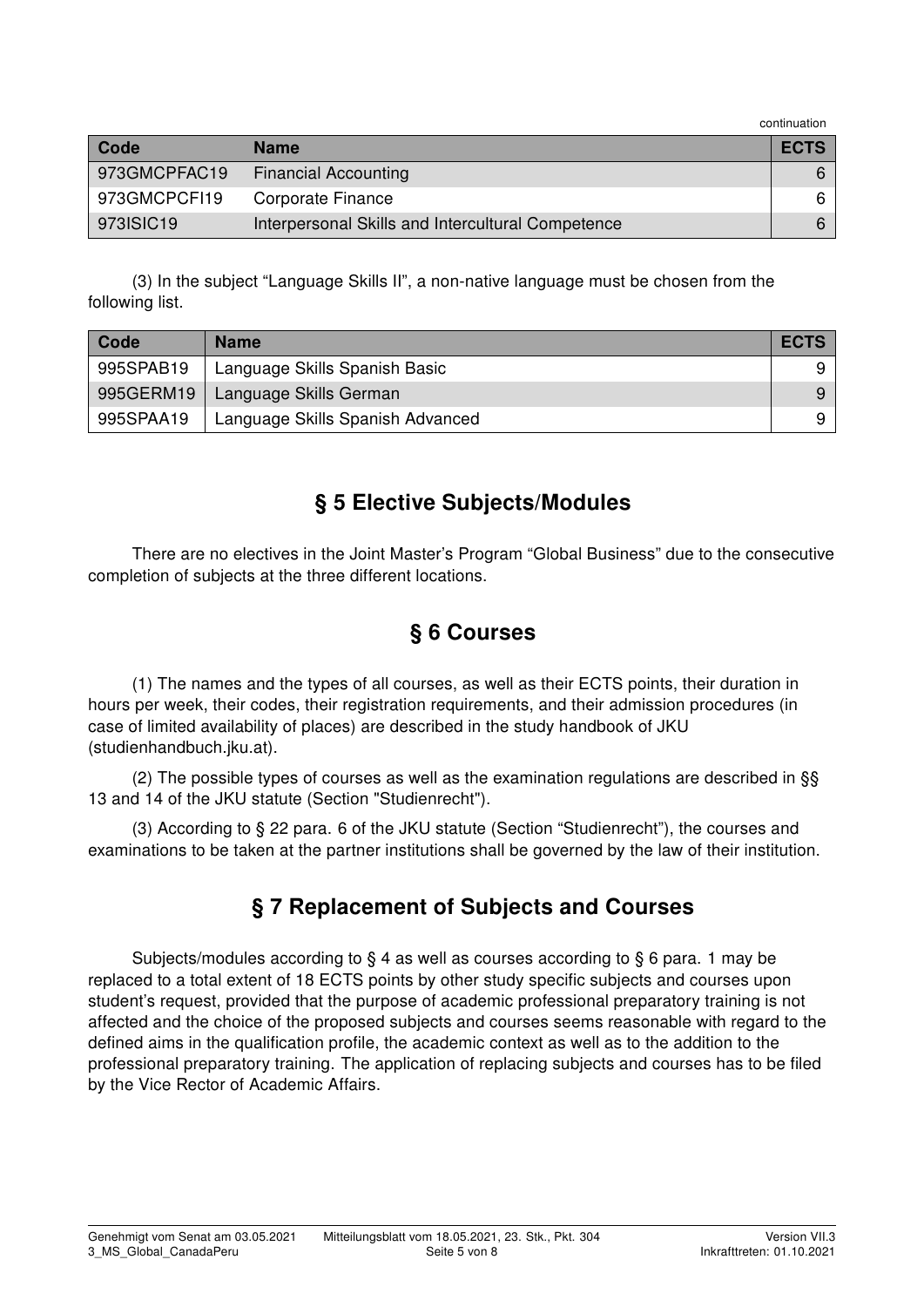#### § 8 Master's Thesis

(1) Students of the Joint Master's Program "Global Business" must complete a master's thesis according to § 81 UG and § 36 of the JKU statute (Section "Studienrecht").

(2) The master's thesis is a written paper corresponding to 23 ECTS points.

(3) The master's thesis serves as a proof that the graduate is able to perform scientific work systematically and independently. The topic of the thesis has to be taken from one of the "Mandatory Subjects/Modules" according to § 4 and should have an international focus. It must permit a completion within a period of six months.

(4) The master's thesis has to be written in English.

(5) Accompanying to the writing of the master's thesis, a master's thesis seminar of 2 semester hours (1 ECTS) must be completed.

#### § 9 Examination Regulations

(1) The regulations for subject examinations and course examinations are described in the JKU study handbook.

(2) The master's program is concluded by a master's examination, which consists of the successful completion of "Mandatory Subjects/Modules" according to § 4. In order to graduate, students must also receive a passing grade for their master's thesis and the master's thesis seminar.

#### § 10 Academic Degree

(1) Graduates of the Joint Master's Program "Global Business" are awarded the academic degree at the home university in accordance with local regulations.

(2) Graduates of the Johannes Kepler University Linz are awarded the academic degree "Master of Science", abbreviated "MSc" or "MSc (JKU)", with the addition "Global Business".

(3) The academic degree certificate is issued in German and includes an English translation.

(4) The award certificate states that the Joint Master's Program in "Global Business" is a joint study program of the partnering universities.

#### § 11 Legal Validity

(1) This curriculum comes into effect on October 1, 2020.

(2) The curriculum of the Joint Master's Program "Global Business" in the version published in the official newsletter of Johannes Kepler University Linz on June 24, 2019, 33rd piece, item 483, expires by the end of September 30, 2020.

(3) § 3 para. 3 as published in the official newsletter of the Johannes Kepler University Linz on May 18, 2021, 23rd piece, item 304 will take effect on October 1, 2021.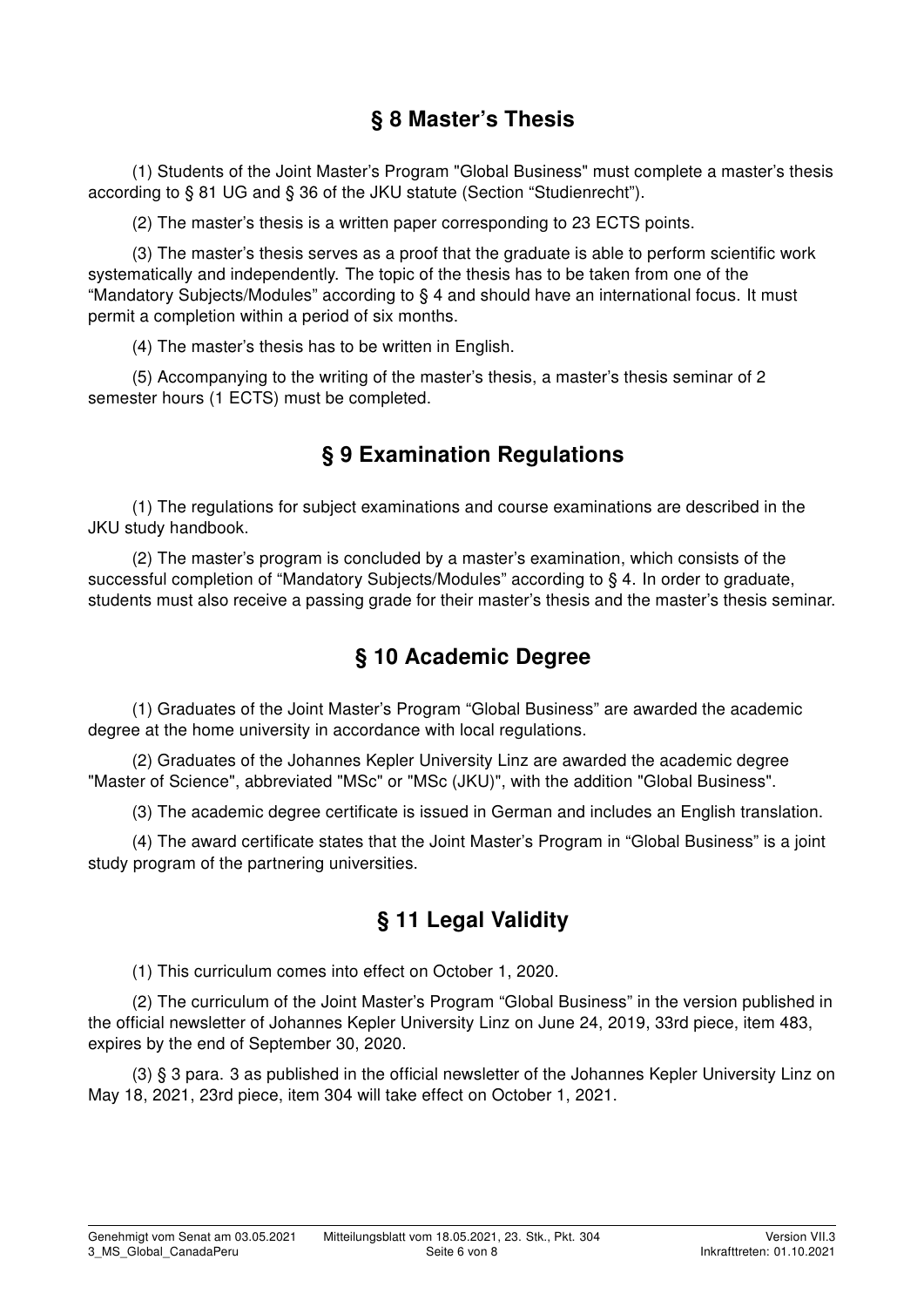#### **Annex <sup>1</sup> Curriculum Joint Master Program Global Business – Canada/PeruRecommended Study Plan**

The recommended study plan of the PAC Track is structured as follows:

| Fach                                                          | <b>ECTS</b> | 1. Semester* | 2. Semester**                   | 3. Semester | 4. Semester |
|---------------------------------------------------------------|-------------|--------------|---------------------------------|-------------|-------------|
| <b>General Management Competence:</b><br>(5 out of 8 modules) | 30          | (18)         |                                 | (12)        |             |
| Language Skills English                                       | 6           | (3)          |                                 | (3)         |             |
| <b>Global Business Fundamentals</b>                           | 10          |              |                                 |             |             |
| <b>Global Business Development</b>                            | 7           |              |                                 |             |             |
| <b>Global Business Consulting</b>                             | 7           |              | "International                  |             |             |
| <b>Global Business in Context</b>                             | 12          |              | <b>Mobility Period"</b><br>(54) |             |             |
| Global Leadership & Cult. Intellig.                           | 9           |              |                                 |             |             |
| Language Skills II (Spanish/German)                           | 9           |              |                                 |             |             |
| Methods in Management Research                                | 6           |              |                                 | (6)         |             |
| <b>Master Thesis and Master Thesis</b><br>Seminar             | 24          |              |                                 |             | (24)        |
| Total                                                         | 120         | 21 ECTS      | 54 ECTS                         | 21 ECTS     | 24 ECTS     |

\*Shorter first semester until beginning of January (Start "International Mobility Period")

\*\*International Mobility Period (January to August):

January to mid-March: University of Victoria, Canada

Mid-March to June: Johannes Kepler University, Austria

Mid-June to end of August: CENTRUM Católica Graduate Business School, Peru